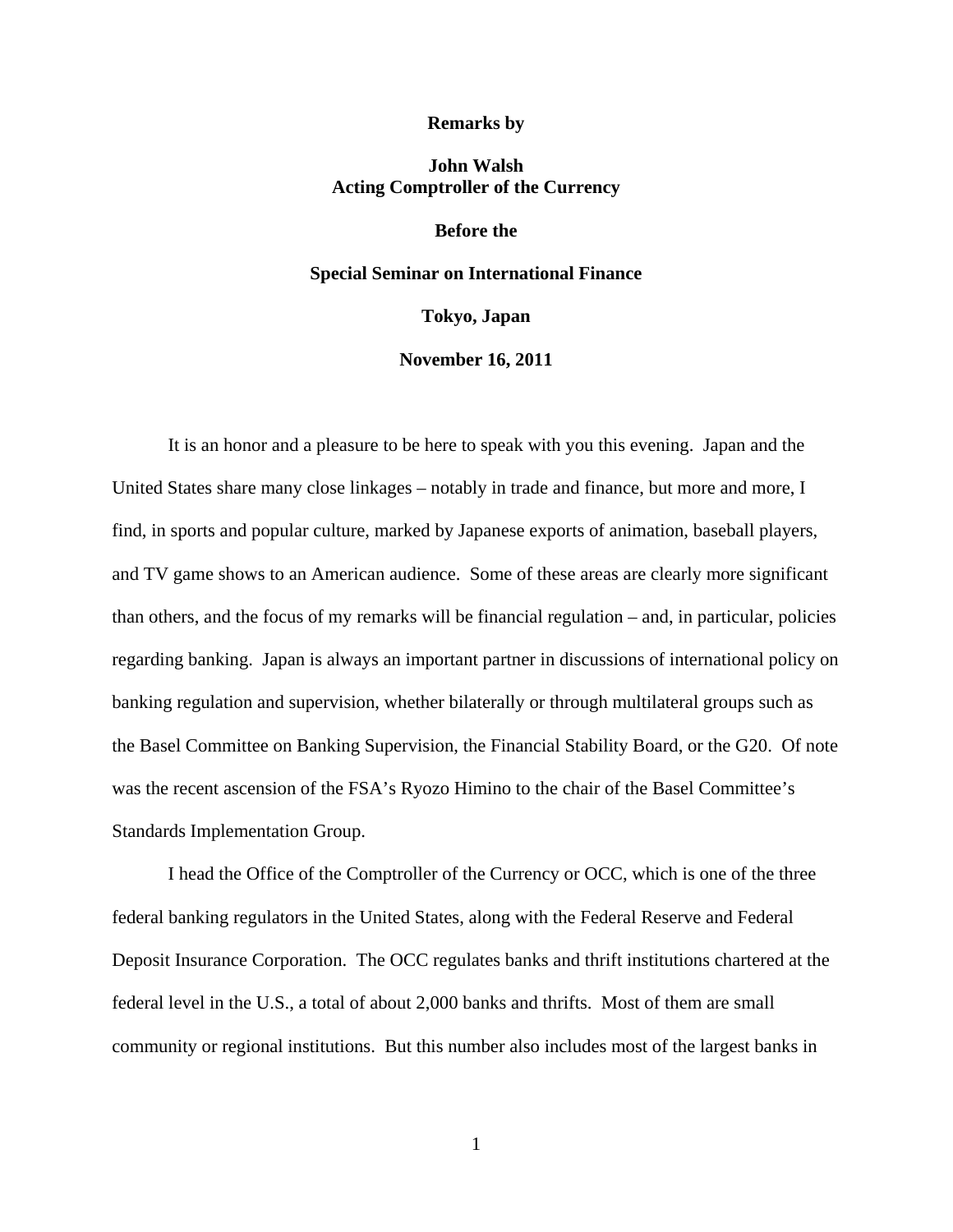the U.S., so the banks we regulate account for 70 percent of the \$13.6 trillion in total banking and thrift assets in the United States.

The last few years have been a tumultuous time for banks, and for bank regulators like me. Out of the financial crisis of 2007-2009 has emerged an extensive international regulatory reform agenda. This evening I will address the many changes proposed for the global financial system in the wake of the financial crisis, and how reform is being pursued at the national level. The disruption that had its origins in the U.S. subprime residential mortgage market exposed serious defects in other products and markets and spread to financial institutions and markets throughout the world. This systemic financial disruption resulted in reduced economic activity and slower growth, and the impact continues today. Against this background, political authorities and financial regulators reasonably turned to a reexamination of existing regulatory policies and institutions to determine what changes might be appropriate. The result has been a broad array of measures that is transforming the world's financial system.

#### **Capital and Liquidity**

One area of particular international focus has been the adequacy of capital for banks and similar firms. Problems at a number of major financial institutions in the depths of the crisis revealed significant deficiencies of capital and liquidity. Prior to the financial crisis, the Basel Committee developed the framework for capital adequacy requirements known as Basel II. But as the financial turmoil began, the Basel framework had been implemented fairly recently in many countries, and was still in the process of being implemented in others and had not yet taken effect in the United States. So it is hard to argue it was the source of these problems, but given the depth of those problems, it was essential for the Basel Committee to undertake a fairly broad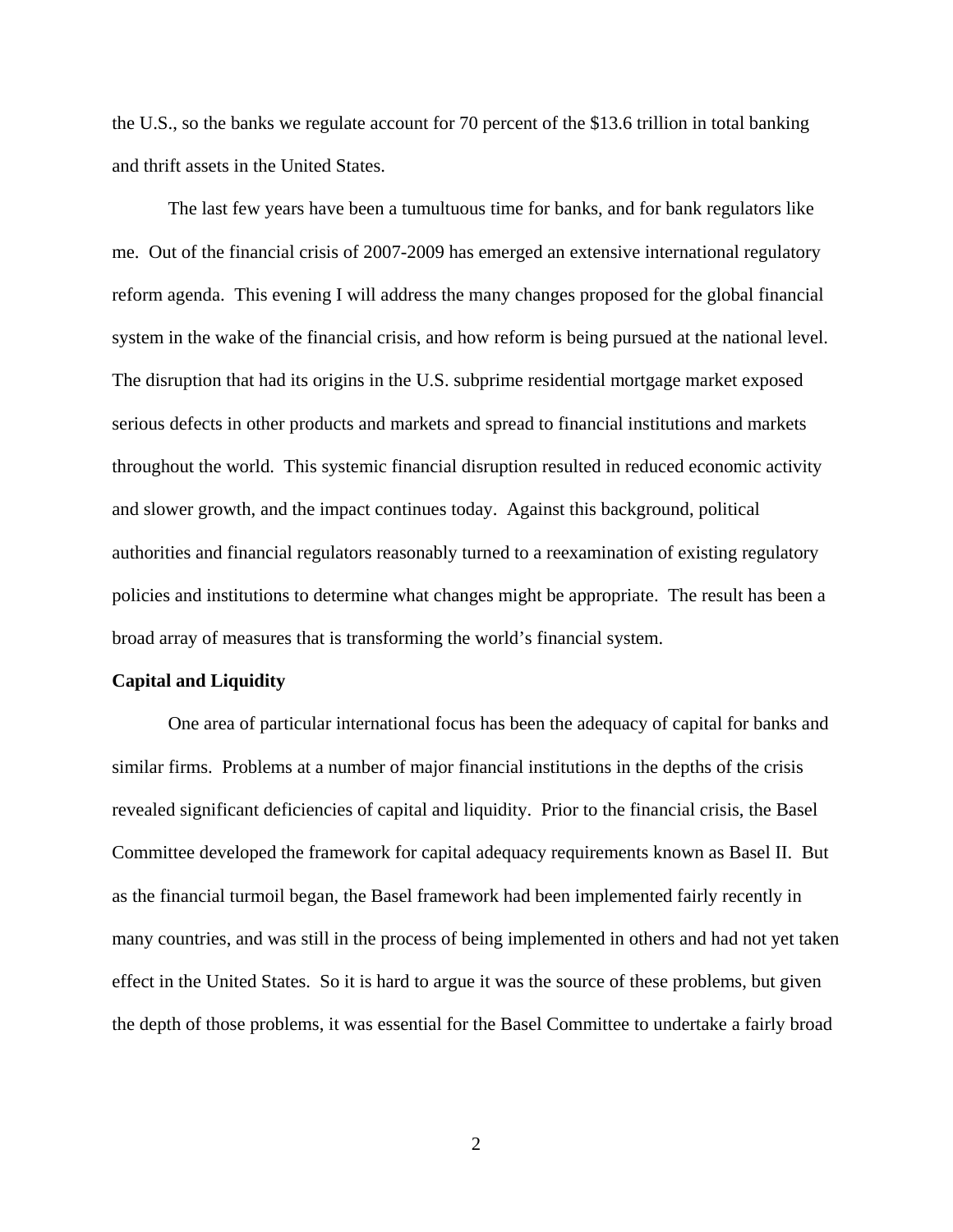reconsideration of the capital framework, and to try to identify aspects that might warrant improvement in view of the lessons learned during the financial crisis.

The results of that reconsideration are probably largely familiar to this audience. There were changes to the definition of what qualifies as capital – the "quality" of capital – to improve its ability to absorb loss when needed. This was accompanied by a general increase in the minimum capital requirements, and introduction of a capital conservation buffer that would trigger actions to preserve and build capital at banks when capital ratios fall to levels approaching the minimum. The Basel Committee has also put forward a variety of proposed enhancements for the capital treatment of risks that were particularly prominent during the financial crisis, such as counterparty credit risk. A leverage ratio was introduced to complement the risk-based capital framework, and the Basel Committee considered a number of steps that could help make capital less cyclical. Most recently, the Committee has been establishing methods to assess the systemic importance of banks, together with a system of capital requirements that would lead the most systemically important banks – the globally systemically important banks, or G-SIBs – to hold significantly more capital than other banks.

The companion body of work has been the development of global minimum liquidity standards. The Basel Committee has developed a new liquidity framework, including two specific metrics: a Liquidity Coverage Ratio reflecting shorter-term aspects of liquidity, and a Net Stable Funding ratio reflecting longer-term aspects. The draft framework has been found wanting, and efforts to refine it are continuing. But its importance is beyond question, and the Committee's liquidity initiatives reflect broad agreement that liquidity is a first-order concern for financial firms, and that regulators and the industry were not doing enough prior to the crisis to ensure adequate liquidity under conditions of stress.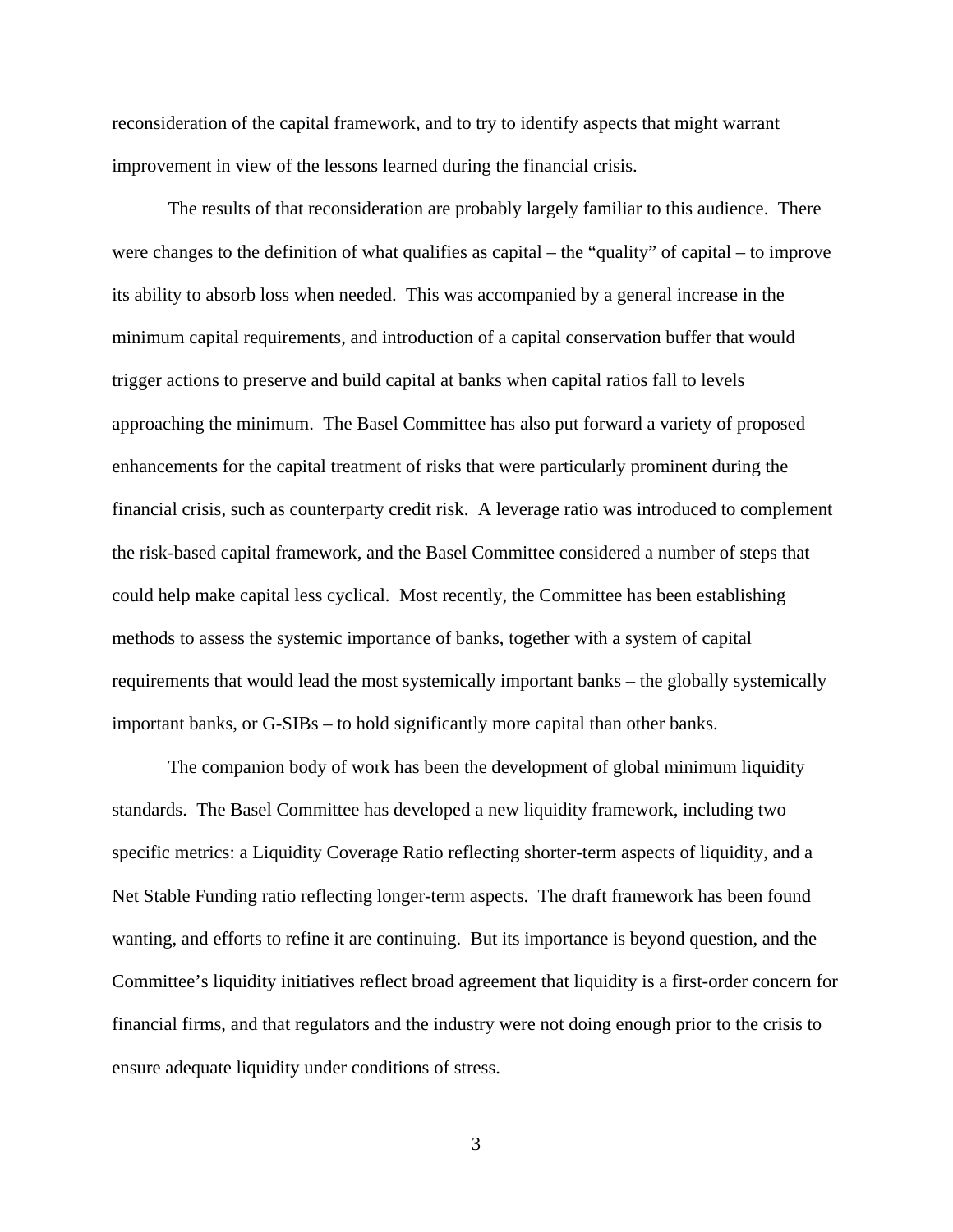I believe there is broad agreement on the need to address capital and liquidity standards. And the process has been reasonably well coordinated through a shared G20 commitment to higher standards, a commitment put into practice through the Financial Stability Board, the Basel Committee, and similar groups.

But although much has been accomplished, much remains to be completed, including final work on the G-SIB framework and the liquidity standards. And perhaps even more crucially, much difficult work still lies ahead to actually implement the various policy agreements within the prevailing legal frameworks in various parts of the world. Details of implementation are likely to be crucial in determining the ultimate effect of the agreed upon standards, a point to which I will return in a few minutes.

In the United States, we are continuing to implement Basel II in our largest banks. We also are working on rules to address Basel III, as well as some of the earlier enhancements known as "Basel 2.5" that treat important aspects of trading activities and securitization. But in the U.S. we face an additional complication: the Dodd-Frank Act, the major package of financial reforms that became law in the U.S. last year. Dodd-Frank added additional capital and liquidity requirements that align reasonably, but not precisely, with the various Basel agreements. Among these are heightened prudential standards for all banks with more than \$50 billion in assets, floors under risk-based capital requirements, and elimination of the use of external credit ratings from financial regulations. Interweaving all these national and international requirements, and meeting our statutory mandates and our commitments in Basel, will be the challenge of the next 6-12 months.

## **Other Aspects of Financial Reform**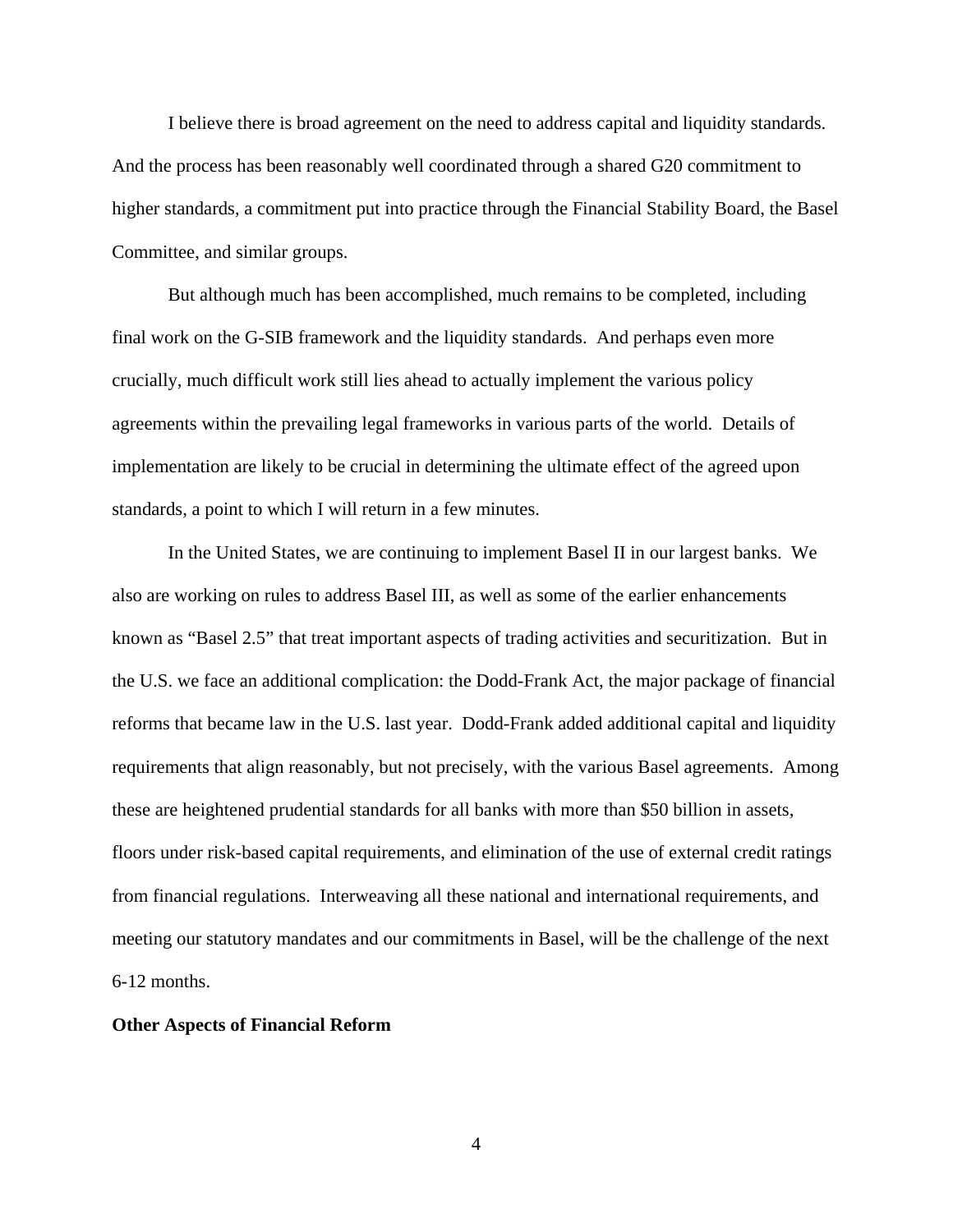But the scope of the Dodd-Frank Act extends beyond capital and liquidity to changes in the structure of financial services, in the nature of banks' permitted activities, and in the regulatory order more generally. U.S. financial regulation is broadly in flux as a result of the Dodd-Frank Act. We are now in the midst of trying to translate the requirements of the law into regulatory language, and that is by no means an easy process. In part, that's because there are so many mandates in the law. There is the so-called "Volcker Rule," which restricts proprietary trading and bank investments in hedge funds and private equity funds. There are new requirements governing margin for derivatives and non-cleared swaps, and for risk-retention in securitizations. There are new regulations on incentive compensation at banks, and a requirement that large institutions develop plans for orderly resolution. Not surprisingly, there are many changes in the regulations governing mortgage underwriting and securitization. And I can assure you, the list goes on.

Many of the Dodd-Frank provisions address aspects of financial reform that are also the subject of international discussion. For some of these, there is an element of shared commitment and general agreement on broad principles that offer hope of international policy coordination. A good example here is enhanced rules for derivatives clearing and related margin and settlement requirements. The Financial Stability Board has identified this as a matter of some urgency and importance for its members, providing impetus for consistency across major markets in North America, Europe, Asia, and the Pacific.

Other components of the Dodd-Frank Act – the Volcker rule, the possible push-out of derivative activities from banks – address the organizational structure of financial institutions and the types of activities in which they are permitted to engage. In these areas, the U.S. approach differs from policy actions contemplated or taken by other nations or authorities.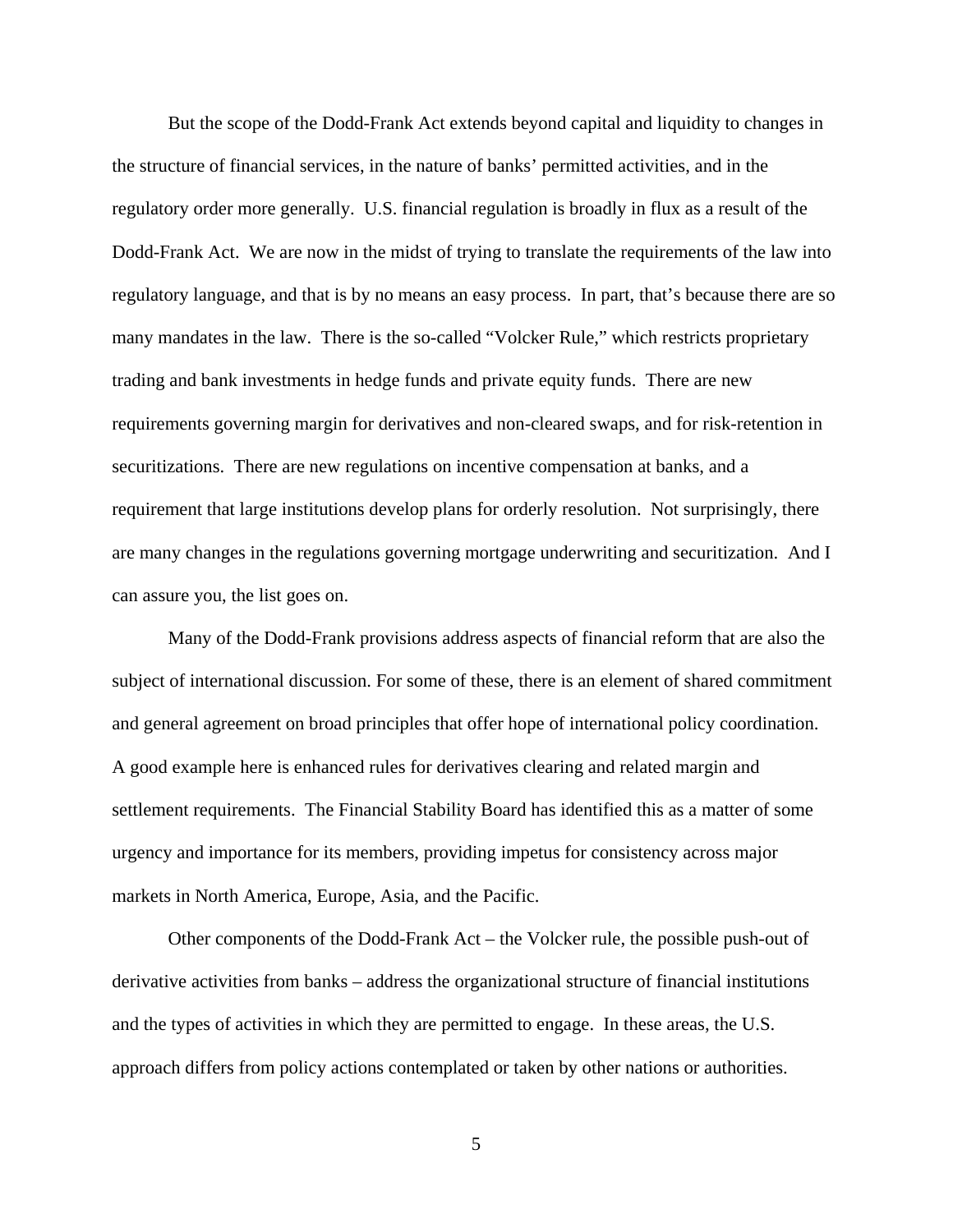For example, in the UK, the report of the Independent Commission on Banking – the socalled Vickers Report – recommends a significant structural change that would require strict separation between retail banking and investment banking at the big British banks. The retail banking portion would face significantly higher capital requirements. This fundamental shift in the UK banking system reflects a view that the costs imposed by problems at large banks are very serious indeed – so serious that they warrant a dramatic change in the structure of the industry. Switzerland takes a decidedly different approach in its decision to impose capital requirements on Swiss banks that are considerably higher than the internationally agreed minimums, but without changing the structure or permissible activities of Swiss banks.

Not only are there large differences in the types of policies being implemented in different jurisdictions, but the impact of those policy changes depends upon the underlying regulatory and supervisory regimes. These also vary across countries, and the regulatory regimes are themselves in flux in the wake of the financial crisis. In the U.S., the Dodd-Frank Act brought some new players onto the regulatory stage, including a Consumer Financial Protection Bureau, an Office of Financial Research, a Federal Insurance Office within the Department of Treasury, and a new Financial Stability Oversight Council of all US regulators that aims to ensure financial stability at a systemic level. And, as discussed at this conference a year ago, the former regulator of U.S. thrift institutions, the Office of Thrift Supervision, was integrated into our agency, making the OCC the sole regulator of all federally chartered banks.

Regulatory frameworks continue to change outside the U.S. as well. In the European Union, the role of the European Banking Authority continues to evolve. In the UK, the banking regulation functions of the Financial Services Authority, moved out of the Bank of England just over a decade ago, are now largely moving back. Japan, of course, also followed the trend to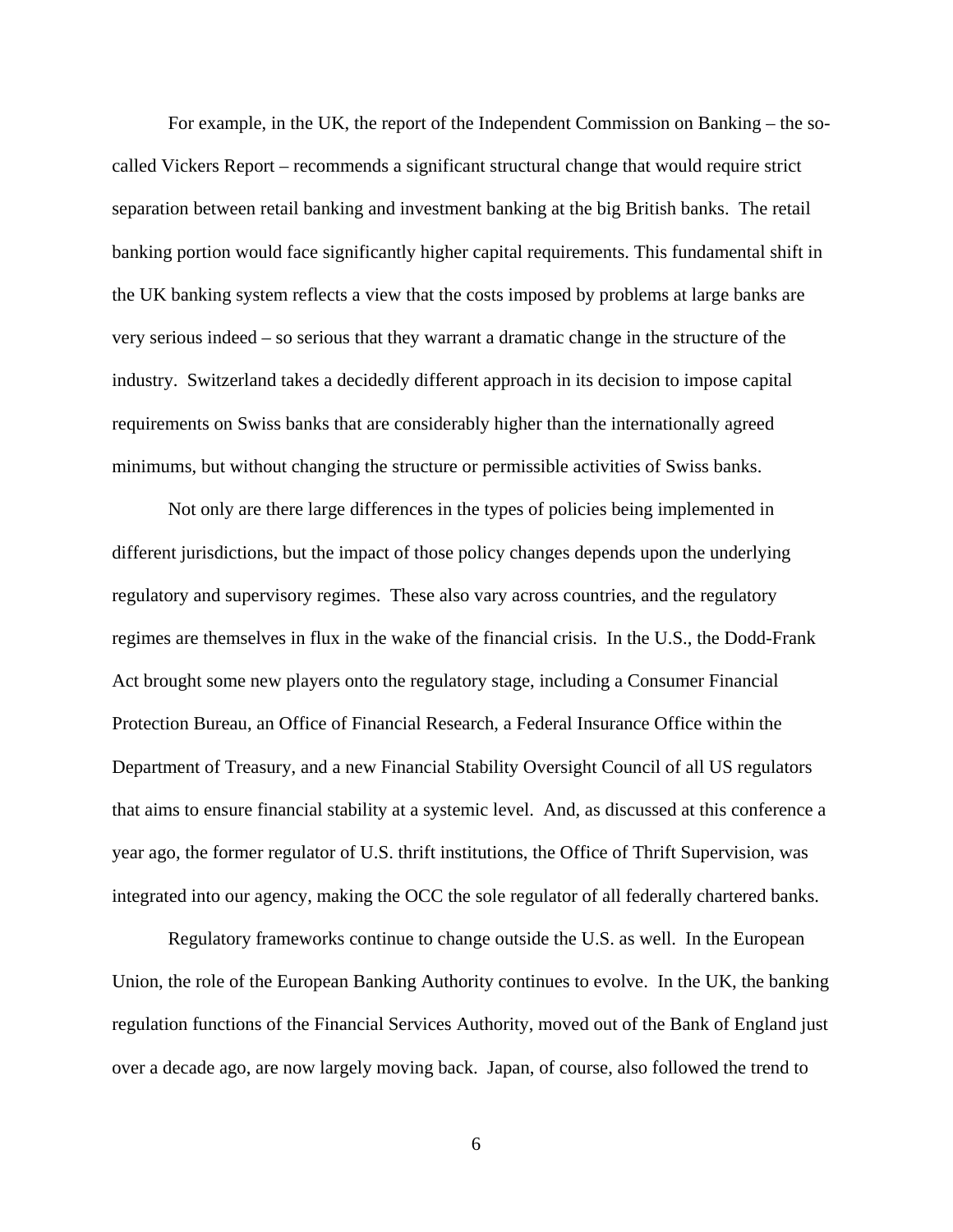consolidate financial supervision in a single entity when it created the Financial Services Agency in 2000.

#### **The Impact of Differences**

The financial reforms we are all undertaking are many, varied, and – without question – complex. No one can accurately foresee how they will all fit together. I use a "drug interaction" analogy: an individual medication taken alone to attack a single illness can be beneficial, but many medications taken together to address a variety of ailments may offer less benefit than the sum of the parts, and may cause dangerous interactions. Even for reforms to which we are all committed, there is the risk of inconsistent national implementation and weak international coordination, when so many features are changing so significantly all at roughly the same time.

What are we to make of this? Some aspects of financial reform – especially capital and liquidity standards for internationally active banks – are being addressed simultaneously in multiple settings around the world, under different environments and legal regimes, but reinforced by a shared commitment to consistent application. Other areas of financial regulatory reform are not subject to the same degree of coordination: in some areas, coordination is less; in others, it is essentially absent. Does this mark a failure of international coordination? Is it a source of systemic risk?

Not necessarily. Different countries and regions have different policy preferences and requirements. The Volcker rule can be thought of as a successor to Glass-Steagall, which uniquely defined the U.S. banking system for many decades. Yet such differences are likely to change the "playing conditions" of international financial activity, affecting the "financial geography" of the global system. By this I mean not only physical locations of financial firms, but also the locus of types of financial activity such as derivatives trading.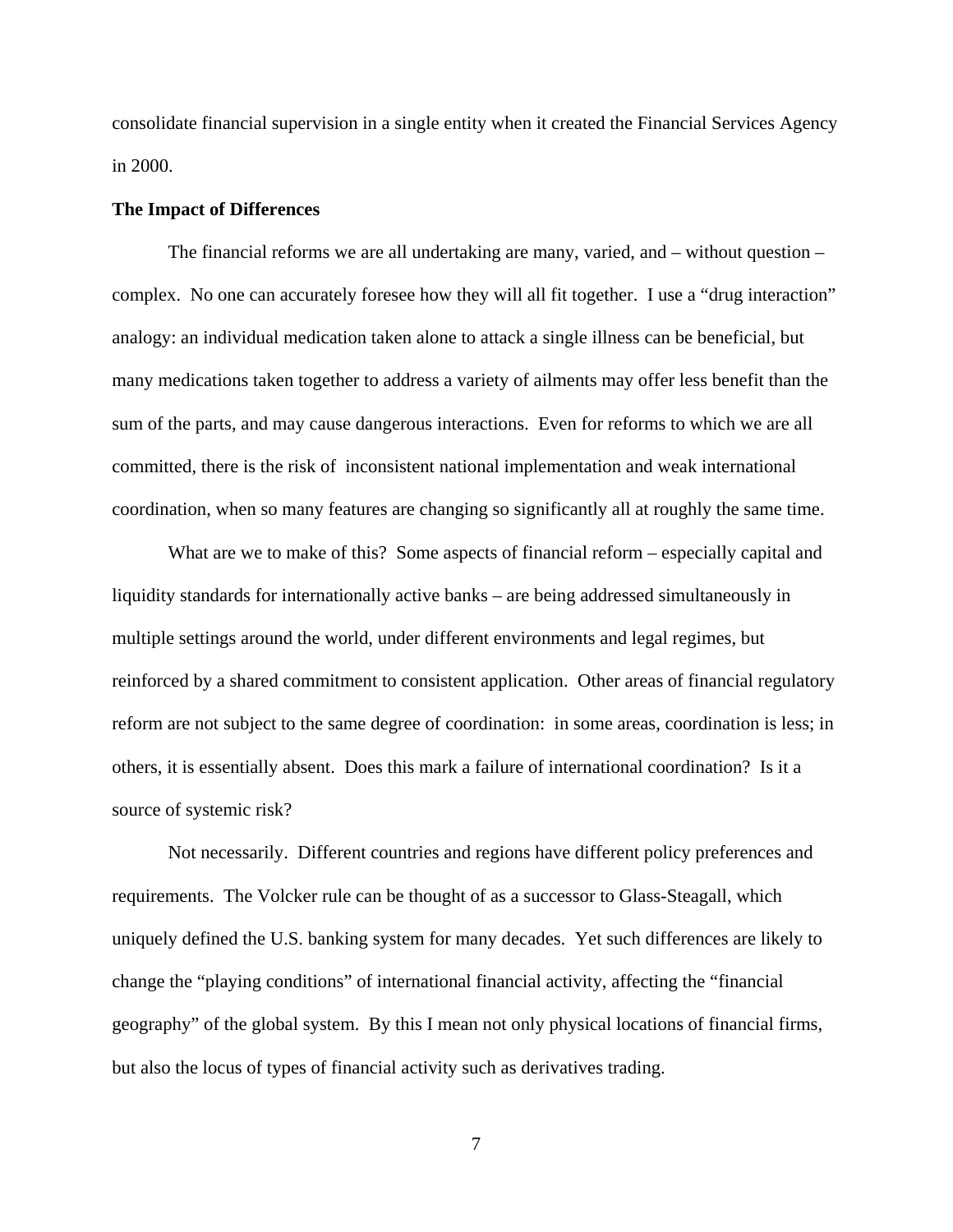The results are hard to predict. Where will future financial activity take place? Where will the risk reside? Will this change the degree of control that national authorities are able to exercise over certain aspects of the financial system? Effects may well vary by product and activity. Such differences are not in themselves an argument against taking these policy actions, but we have to acknowledge the differences and consider the consequences.

Given the status of the Basel Committee and its commitment to consistent implementation of capital, liquidity rules, and other regulatory priorities, there is reasonable assurance that changes will not unduly "tilt" the playing field in one direction or another. However, coordinating mechanisms like the Basel Committee are either absent or relatively new in some of the other areas of regulation that I have discussed, making it more difficult to achieve congruence.

Financial policy makers should be giving serious thought to the consequences of significant differences in the direction taken in these less-coordinated elements of post-crisis financial reform. Our ultimate policy decisions might be the same, but only by considering the possibilities will we have a chance of being prepared for the responses to those policies in a dynamic global financial system.

Some suggest that uneven implementation of financial reform or more basic differences in regulatory policy might lead certain financial activity to migrate to new financial centers: from North America to Europe or on to Asia. That would be unfortunate indeed if it was a response not to market forces and opportunities but to perceived differences in the intensity of supervision and regulation. Frankly, I don't expect this to happen. I have been struck by the commitment of authorities in European and Asian financial centers to implement internationally